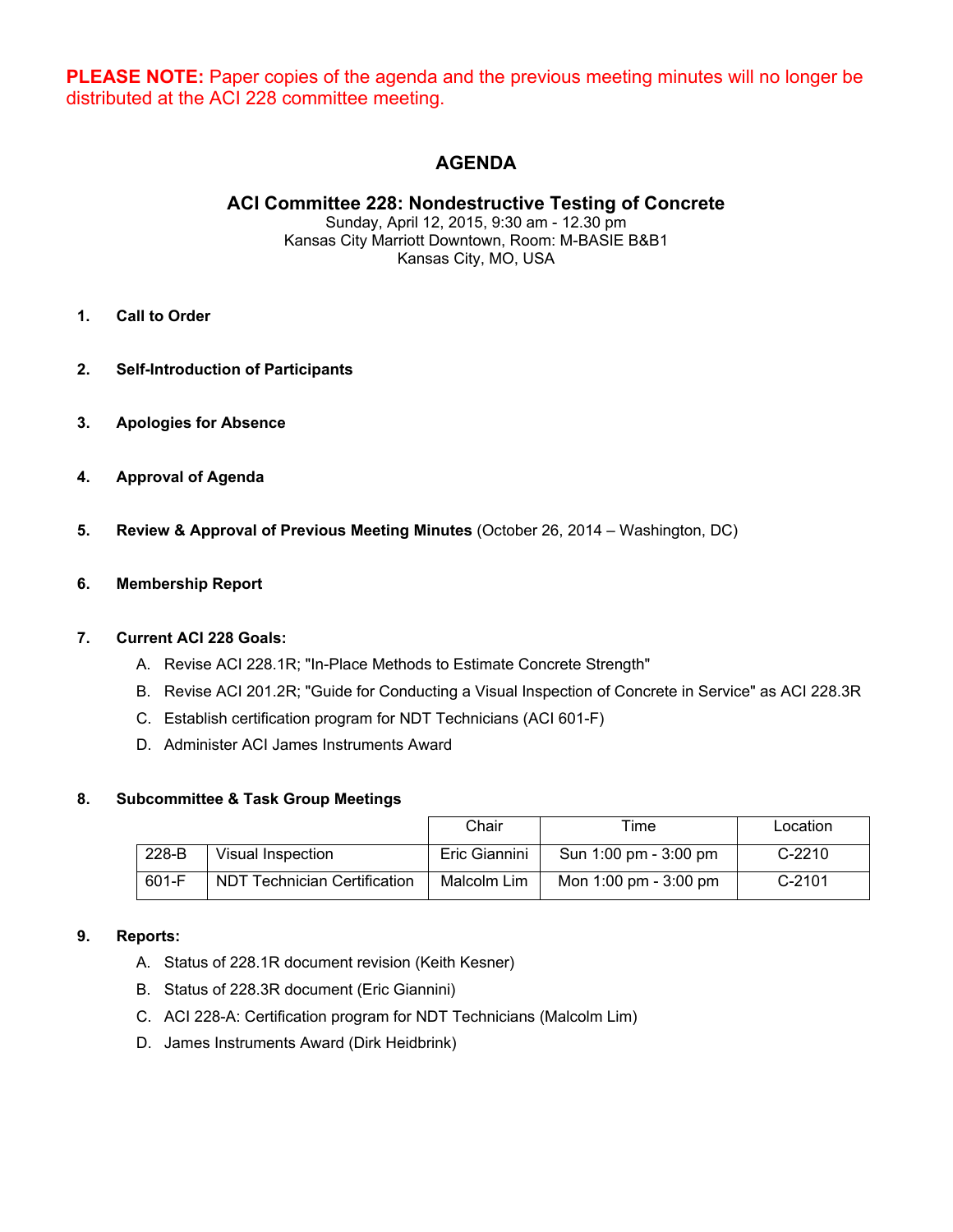#### **10. Liaison Reports:**

| <b>ACI 201</b>      | Durability of Concrete                                           | Andrew Boyd              |
|---------------------|------------------------------------------------------------------|--------------------------|
| <b>ACI 207</b>      | Mass Concrete                                                    | Chris Ferraro            |
| <b>ACI 214</b>      | Evaluation of Results of Tests to Determine the Strength of Conc | Allyn Luke               |
| <b>ACI 222</b>      | Corrosion of Metals in Concrete                                  | Pouria Ghods             |
| <b>ACI 224</b>      | Cracking                                                         | Jacob Bice               |
| <b>ACI 231</b>      | Properties of Concrete at Early Ages                             | Nick Carino              |
| <b>ACI 236</b>      | <b>Material Science of Concrete</b>                              | <b>Muhammed Basheer</b>  |
| <b>ACI 301</b>      | <b>Specifications for Concrete</b>                               | Nick Carino              |
| <b>ACI 311</b>      | <b>Inspection of Concrete</b>                                    | Robert Jenkins           |
| <b>ACI 336</b>      | Footings, Mats and Drilled Piers                                 | <b>Bernie Hertlein</b>   |
| <b>ACI 342</b>      | Evaluation of Concrete Bridges and Bridge Elements               | Jacob Bice               |
| <b>ACI 362</b>      | <b>Parking Structures</b>                                        | Boris Dragunsky          |
| <b>ACI 364</b>      | Rehabilitation                                                   | Keith Kesner             |
| <b>ACI 365</b>      | Service Life Prediction                                          | <b>Muhammed Basheer</b>  |
| <b>ACI 437</b>      | <b>Strength Evaluation of Existing Concrete Structures</b>       | Keith Kesner             |
| <b>ACI 440</b>      | Fiber-Reinforced Polymer Reinforcement                           | Michael Brown            |
| <b>ACI 444</b>      | Structural Health Monitoring and Instrumentation                 | John Popovics            |
| <b>ACI 543</b>      | <b>Concrete Piles</b>                                            | William Ciggelakis       |
| <b>ACI 546</b>      | Repair of Concrete                                               | Ken Lozen                |
| <b>ACI 562</b>      | Evaluation, Repair, and Rehabilitation of Concrete Buildings     | Keith Kesner             |
| <b>ACI E706</b>     | <b>Concrete Repair Education</b>                                 | Ken Lozen                |
| <b>ICRI 150</b>     | ICRI Notes on ACI 562 Code Requirements                          | Liyang Jiang             |
| <b>ICRI 210</b>     | Evaluation                                                       | Ken Lozen                |
| <b>TRB AFF40(1)</b> | Nondestructive Evaluation of Structures                          | Larry Olson              |
| <b>RILEM ISC</b>    | Nondestructive In Situ Strength Assessment of Concrete           | <b>Thomas Schumacher</b> |
| <b>RILEM OSM</b>    | On-Site Measurement of Conc and Masonry by Visualized NDT        | John Popovics            |

# **11. ACI Sessions:**

- A. "Advances in Condition Assessment of Concrete Bridges" /w 342 Fall 2014, Washington, DC (Larry Olson)
- B. "In Situ Transport Measurements" /w 236 Spring 2014, Fall 2014, Washington, DC (Andrew Boyd) Monday, October 27, 11:00 am - 1:00 pm, Room: Georgetown West
- C. Proposals for New Sessions (Fall 2015 Denver; Spring 2016 Milwaukee, Fall 2016 Philadelphia)
	- i. "Highlights from International Symposium on Non-Destructive Testing in Civil Engineering" *Fall 2015 Denver (Popovics)*
	- ii. Session on "Data Fusion & Combined Methods"
	- iii. Session on "Visual Assessment"  *Shelved until 228.3R is issued.*